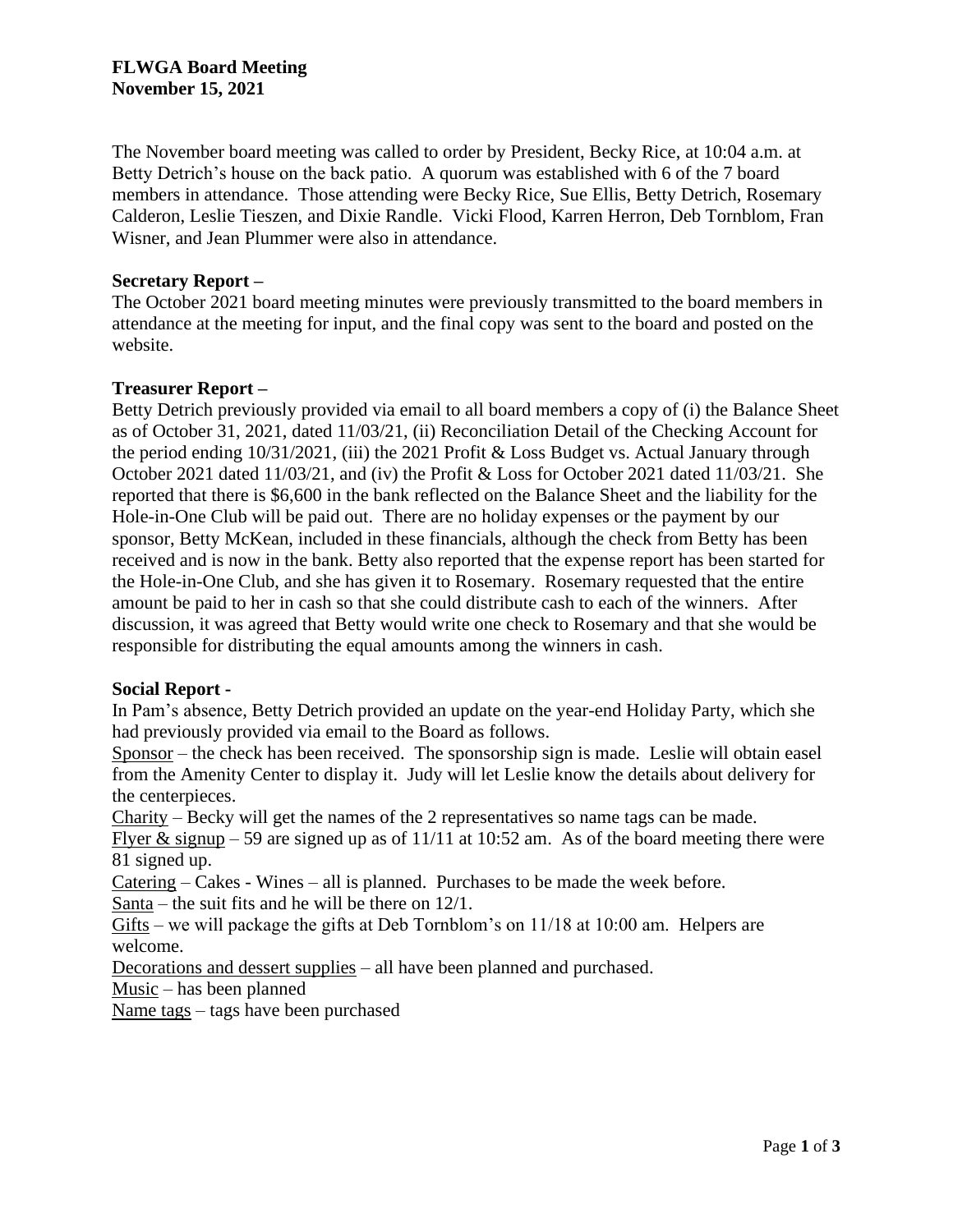# **Membership Report –**

Leslie reported that we currently have 153 members and that as of the date of the meeting she has received 66 renewals. She has sent out one reminder and will send out another reminder a week from Friday. Leslie reported that any pictures that we want published in the FL Lifestyle Magazine are due by November  $19<sup>th</sup>$ . Sue advised that the pictures from the Closing Day Scramble / luncheon were on the website and that she would work with Leslie to obtain a picture for submission to the Lifestyle Magazine. Leslie also reported that there will be a table at the holiday party for membership, and she will also have a basket on the table for monetary donations to the charity.

## **Vice President –**

2022 Membership Application: Sue presented a form of Membership Application for use next year 2022 to Karen Herron to review for accuracy regarding Karen's contact information. Administrator Updates for 2022: We are now limited to only 10 administrator user licenses; under our old system we had 24. Therefore, where we are going to need to determine a way for coordinators to coordinate access. Sue wanted to add Karen right away, so it was discussed that Brooke could be removed, since she will no longer be providing backend results of regular playday.

Website Updates for 2022: Sue reported that during the last week of December, she will switch over pages to the new 2022 information, and in early January, she will send out an email for us to check for accuracy.

Google Drive: Sue reported to the new board members who were present that this year we started using Google Drive to store documents, such as procedural documents, financial statements and meeting minutes. The President and Vice President both have access to the drive, and anything that we think should be stored should be forwarded to the Vice President (Sue Ellis) for upload.

Miscellaneous: Sue and Becky have been updating the procedures for the Portal User Manual, and they asked that we encourage people to use it as we are asked questions about the Portal. They are also proposing to remove certain annual items from the Handbook, such as board members, coordinators and local rules, and post these separately, so that we do not have to update the Handbook every year.

Sue also advised that the GoDaddy renewal will occur on November 23, 2021, and it will automatically withdraw from the bank account, and the renewal for the Golf Software will be due on February 28<sup>th</sup> when it ends. In early February or late January, she will get a count of the total members for the appropriate number of licenses.

# **Golf Director Report –**

Rosemary previously provided her written Golf Report and delivered the information during the meeting. A copy of the Report is included with these minutes. In response to a question posed by Becky, Rosemary advised that she had approximately 20 volunteers who assisted her in the various golfing events this past year, and that did not include their committee volunteers.

# **President Report –**

Board of Director Transition: Becky announced and introduced the new Board members. The newly elected Frisco Lakes Women's Golf Association board members for 2022 are as follows: